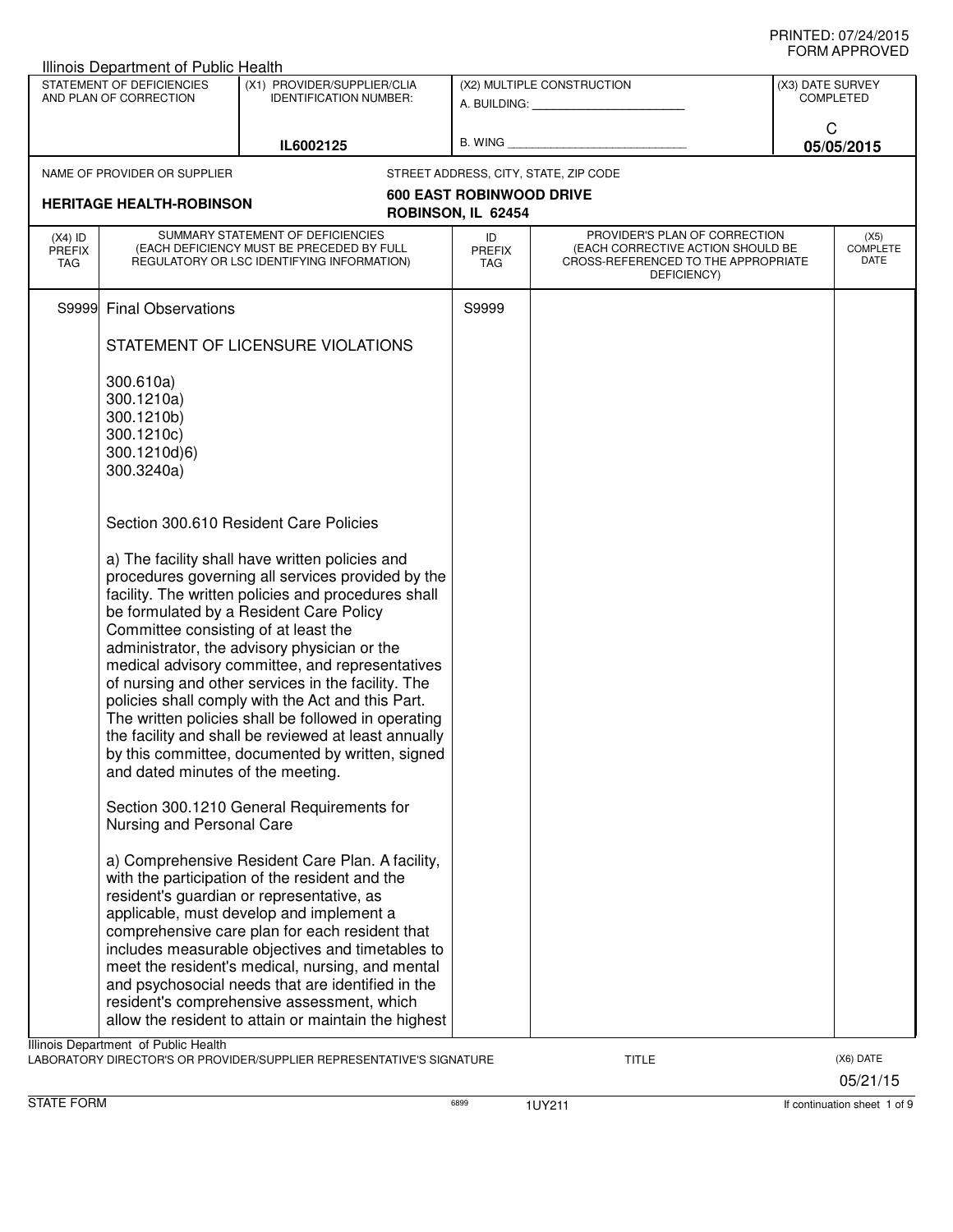|                                   | Illinois Department of Public Health                                                                                                                                                                                                                   |                                                                                                                                                                                                                                                                                                                                                                                                                                                                                                                                                                                                                                                                                                                                                                                                                                                                                                                                                                                                                                                                                                                                                                                                                                                                                                                                                        |                     |                                                                                                                          |                                      |                                 |
|-----------------------------------|--------------------------------------------------------------------------------------------------------------------------------------------------------------------------------------------------------------------------------------------------------|--------------------------------------------------------------------------------------------------------------------------------------------------------------------------------------------------------------------------------------------------------------------------------------------------------------------------------------------------------------------------------------------------------------------------------------------------------------------------------------------------------------------------------------------------------------------------------------------------------------------------------------------------------------------------------------------------------------------------------------------------------------------------------------------------------------------------------------------------------------------------------------------------------------------------------------------------------------------------------------------------------------------------------------------------------------------------------------------------------------------------------------------------------------------------------------------------------------------------------------------------------------------------------------------------------------------------------------------------------|---------------------|--------------------------------------------------------------------------------------------------------------------------|--------------------------------------|---------------------------------|
|                                   | STATEMENT OF DEFICIENCIES<br>AND PLAN OF CORRECTION                                                                                                                                                                                                    | (X1) PROVIDER/SUPPLIER/CLIA<br><b>IDENTIFICATION NUMBER:</b>                                                                                                                                                                                                                                                                                                                                                                                                                                                                                                                                                                                                                                                                                                                                                                                                                                                                                                                                                                                                                                                                                                                                                                                                                                                                                           |                     | (X2) MULTIPLE CONSTRUCTION<br>A. BUILDING: A. BUILDING:                                                                  | (X3) DATE SURVEY<br><b>COMPLETED</b> |                                 |
|                                   |                                                                                                                                                                                                                                                        | IL6002125                                                                                                                                                                                                                                                                                                                                                                                                                                                                                                                                                                                                                                                                                                                                                                                                                                                                                                                                                                                                                                                                                                                                                                                                                                                                                                                                              | B. WING             |                                                                                                                          | C                                    | 05/05/2015                      |
|                                   | NAME OF PROVIDER OR SUPPLIER                                                                                                                                                                                                                           |                                                                                                                                                                                                                                                                                                                                                                                                                                                                                                                                                                                                                                                                                                                                                                                                                                                                                                                                                                                                                                                                                                                                                                                                                                                                                                                                                        |                     | STREET ADDRESS, CITY, STATE, ZIP CODE                                                                                    |                                      |                                 |
| <b>HERITAGE HEALTH-ROBINSON</b>   |                                                                                                                                                                                                                                                        | <b>600 EAST ROBINWOOD DRIVE</b><br>ROBINSON, IL 62454                                                                                                                                                                                                                                                                                                                                                                                                                                                                                                                                                                                                                                                                                                                                                                                                                                                                                                                                                                                                                                                                                                                                                                                                                                                                                                  |                     |                                                                                                                          |                                      |                                 |
| $(X4)$ ID<br><b>PREFIX</b><br>TAG |                                                                                                                                                                                                                                                        | SUMMARY STATEMENT OF DEFICIENCIES<br>(EACH DEFICIENCY MUST BE PRECEDED BY FULL<br>REGULATORY OR LSC IDENTIFYING INFORMATION)                                                                                                                                                                                                                                                                                                                                                                                                                                                                                                                                                                                                                                                                                                                                                                                                                                                                                                                                                                                                                                                                                                                                                                                                                           | ID<br>PREFIX<br>TAG | PROVIDER'S PLAN OF CORRECTION<br>(EACH CORRECTIVE ACTION SHOULD BE<br>CROSS-REFERENCED TO THE APPROPRIATE<br>DEFICIENCY) |                                      | (X5)<br><b>COMPLETE</b><br>DATE |
| S9999                             | Continued From page 1                                                                                                                                                                                                                                  |                                                                                                                                                                                                                                                                                                                                                                                                                                                                                                                                                                                                                                                                                                                                                                                                                                                                                                                                                                                                                                                                                                                                                                                                                                                                                                                                                        | S9999               |                                                                                                                          |                                      |                                 |
|                                   | care needs of the resident.<br>respective resident care plan.<br>and shall be practiced on a 24-hour,<br>seven-day-a-week basis:<br>and assistance to prevent accidents.<br>Section 300.3240 Abuse and Neglect<br>resident. (Section 2-107 of the Act) | practicable level of independent functioning, and<br>provide for discharge planning to the least<br>restrictive setting based on the resident's care<br>needs. The assessment shall be developed with<br>the active participation of the resident and the<br>resident's guardian or representative, as<br>applicable. (Section 3-202.2a of the Act)<br>b) The facility shall provide the necessary care<br>and services to attain or maintain the highest<br>practicable physical, mental, and psychological<br>well-being of the resident, in accordance with<br>each resident's comprehensive resident care<br>plan. Adequate and properly supervised nursing<br>care and personal care shall be provided to each<br>resident to meet the total nursing and personal<br>c) Each direct care-giving staff shall review and<br>be knowledgeable about his or her residents'<br>d) Pursuant to subsection (a), general nursing<br>care shall include, at a minimum, the following<br>6) All necessary precautions shall be taken to<br>assure that the residents' environment remains<br>as free of accident hazards as possible. All<br>nursing personnel shall evaluate residents to see<br>that each resident receives adequate supervision<br>a) An owner, licensee, administrator, employee or<br>agent of a facility shall not abuse or neglect a |                     |                                                                                                                          |                                      |                                 |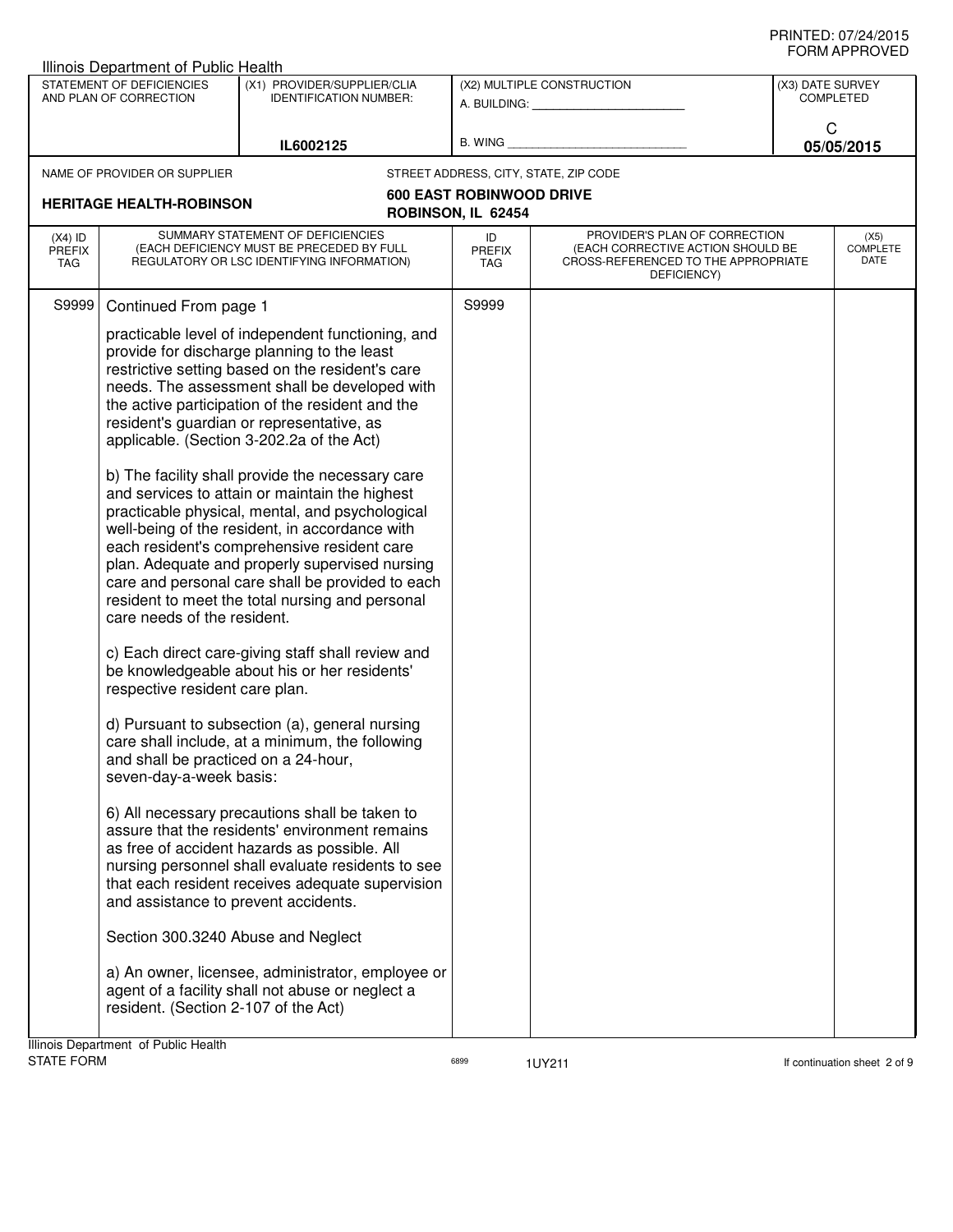|                                                       | <b>Illinois Department of Public Health</b>                     |                                                                                                                                                                                                                                                                                                                                                                                                                                                                                                                                                                                                                                                                             |                             |                                                                                         |                                      |  |
|-------------------------------------------------------|-----------------------------------------------------------------|-----------------------------------------------------------------------------------------------------------------------------------------------------------------------------------------------------------------------------------------------------------------------------------------------------------------------------------------------------------------------------------------------------------------------------------------------------------------------------------------------------------------------------------------------------------------------------------------------------------------------------------------------------------------------------|-----------------------------|-----------------------------------------------------------------------------------------|--------------------------------------|--|
|                                                       | STATEMENT OF DEFICIENCIES<br>AND PLAN OF CORRECTION             | (X1) PROVIDER/SUPPLIER/CLIA<br><b>IDENTIFICATION NUMBER:</b>                                                                                                                                                                                                                                                                                                                                                                                                                                                                                                                                                                                                                |                             | (X2) MULTIPLE CONSTRUCTION<br>A. BUILDING: A. BUILDING:                                 | (X3) DATE SURVEY<br><b>COMPLETED</b> |  |
|                                                       |                                                                 | IL6002125                                                                                                                                                                                                                                                                                                                                                                                                                                                                                                                                                                                                                                                                   | B. WING                     |                                                                                         | C<br>05/05/2015                      |  |
|                                                       | NAME OF PROVIDER OR SUPPLIER                                    |                                                                                                                                                                                                                                                                                                                                                                                                                                                                                                                                                                                                                                                                             |                             | STREET ADDRESS, CITY, STATE, ZIP CODE                                                   |                                      |  |
| <b>HERITAGE HEALTH-ROBINSON</b><br>ROBINSON, IL 62454 |                                                                 | <b>600 EAST ROBINWOOD DRIVE</b>                                                                                                                                                                                                                                                                                                                                                                                                                                                                                                                                                                                                                                             |                             |                                                                                         |                                      |  |
| $(X4)$ ID                                             |                                                                 | SUMMARY STATEMENT OF DEFICIENCIES                                                                                                                                                                                                                                                                                                                                                                                                                                                                                                                                                                                                                                           | ID                          | PROVIDER'S PLAN OF CORRECTION                                                           | (X5)                                 |  |
| <b>PREFIX</b><br>TAG                                  |                                                                 | (EACH DEFICIENCY MUST BE PRECEDED BY FULL<br>REGULATORY OR LSC IDENTIFYING INFORMATION)                                                                                                                                                                                                                                                                                                                                                                                                                                                                                                                                                                                     | <b>PREFIX</b><br><b>TAG</b> | (EACH CORRECTIVE ACTION SHOULD BE<br>CROSS-REFERENCED TO THE APPROPRIATE<br>DEFICIENCY) | <b>COMPLETE</b><br>DATE              |  |
| S9999                                                 | Continued From page 2                                           |                                                                                                                                                                                                                                                                                                                                                                                                                                                                                                                                                                                                                                                                             | S9999                       |                                                                                         |                                      |  |
|                                                       | THESE REQUIREMENTS WERE NOT MET AS<br><b>EVIDENCED BY:</b>      |                                                                                                                                                                                                                                                                                                                                                                                                                                                                                                                                                                                                                                                                             |                             |                                                                                         |                                      |  |
|                                                       | muscle.                                                         | Based on observation, interview and record<br>review the facility failed to follow the restorative<br>plan of care when transferring one of three<br>residents (R2) reviewed for transfer procedures in<br>the sample of 10. This failure resulted in R2<br>sustaining a bruise to the inner aspect of her right<br>arm, a bruise to her right torso and a knot to her<br>right anterior axillary area from an improper<br>transfer and later being sent to the Emergency<br>Room and requiring outpatient surgery to<br>evacuate an organized hematoma from the<br>subcutaneous space of the right axillary area and<br>repair an avulsion/laceration of the subscapularis |                             |                                                                                         |                                      |  |
|                                                       | The findings include:<br>as an injury of unknown origin.        | R2's Occurrence Report, dated 4/8/15,<br>documents that E4, Certified Nurse Aide (CNA)<br>noted a large swollen area which was "purple and<br>puffy" to R2's right inner arm and reported this to<br>E3, Registered Nurse (RN) on 4/8/15 at 5:30AM                                                                                                                                                                                                                                                                                                                                                                                                                          |                             |                                                                                         |                                      |  |
|                                                       | following:<br>unknown how R2 obtained the bruise.<br>upper arm. | R2's Nurses Notes document in part the<br>On 4/8/15 at 5:30AM, a large bruise was noted to<br>the inner aspect of R2's right arm. This bruise<br>was 8 centimeter (cm) long and was dark purple<br>in color with a slight blue color on the outer edge<br>and had a faint red streak that extended up<br>towards R2's shoulder. R2 did not show any<br>signs of pain when being assessed and it is<br>On 4/9/15 at 2:15PM, Z4, Physician for R2, was<br>notified of a bruise of unknown origin to R2's right                                                                                                                                                                |                             |                                                                                         |                                      |  |

**Illinois Department of Public Health<br>STATE FORM**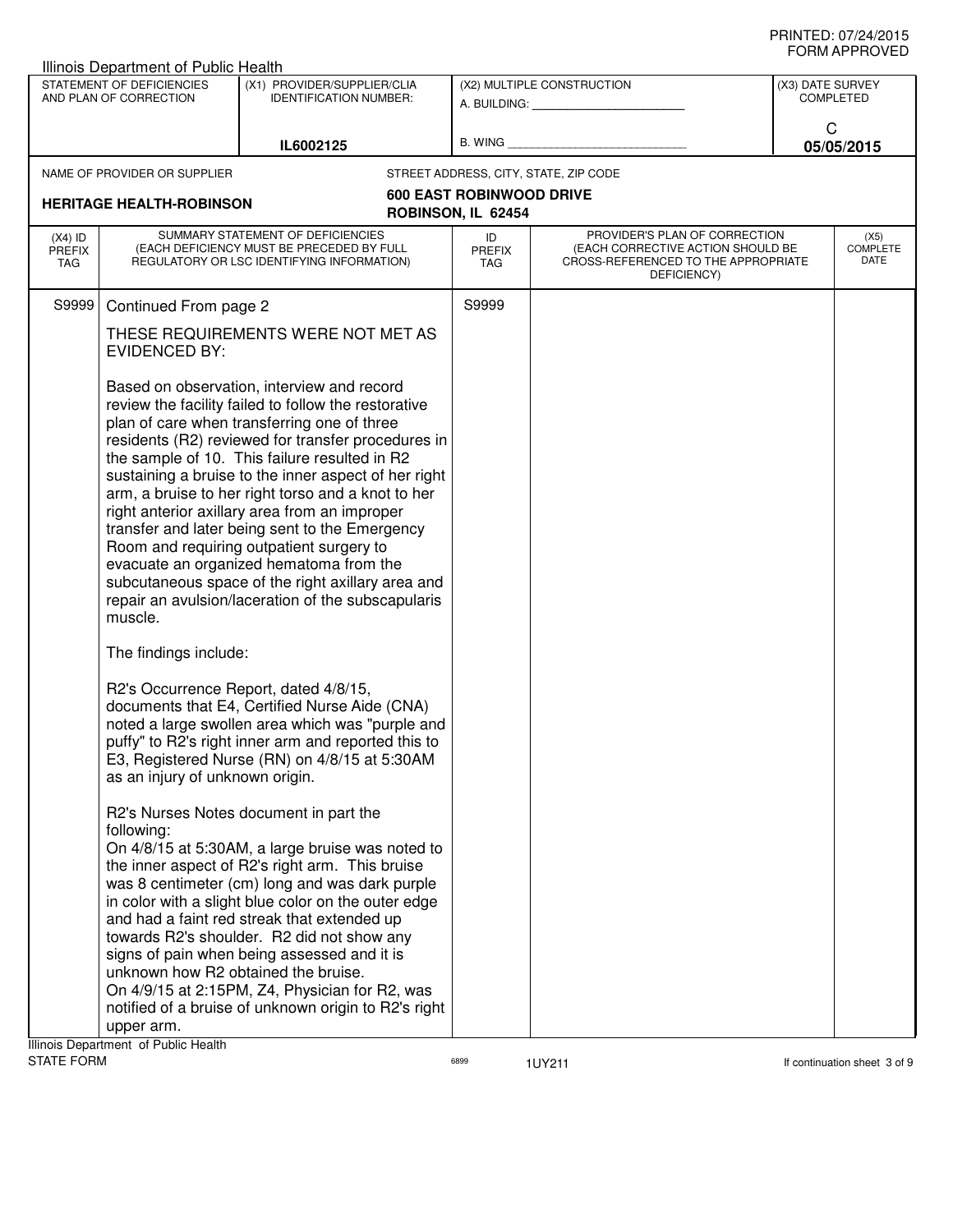|                                                       | <b>Illinois Department of Public Health</b>                                                                                         |                                                                                                                                                                                                                                                                                                                                                                                                                                                                                                                                                                                                                                                                                                                                                                                                                                                                                                                                                                                                                                                                                                                                                                                                                                                                                                                                                                                                                                                                                                                                                                                                                                                                                                           |                            |                                                                                                                          |                  |                                 |
|-------------------------------------------------------|-------------------------------------------------------------------------------------------------------------------------------------|-----------------------------------------------------------------------------------------------------------------------------------------------------------------------------------------------------------------------------------------------------------------------------------------------------------------------------------------------------------------------------------------------------------------------------------------------------------------------------------------------------------------------------------------------------------------------------------------------------------------------------------------------------------------------------------------------------------------------------------------------------------------------------------------------------------------------------------------------------------------------------------------------------------------------------------------------------------------------------------------------------------------------------------------------------------------------------------------------------------------------------------------------------------------------------------------------------------------------------------------------------------------------------------------------------------------------------------------------------------------------------------------------------------------------------------------------------------------------------------------------------------------------------------------------------------------------------------------------------------------------------------------------------------------------------------------------------------|----------------------------|--------------------------------------------------------------------------------------------------------------------------|------------------|---------------------------------|
|                                                       | STATEMENT OF DEFICIENCIES<br>AND PLAN OF CORRECTION                                                                                 | (X1) PROVIDER/SUPPLIER/CLIA<br><b>IDENTIFICATION NUMBER:</b>                                                                                                                                                                                                                                                                                                                                                                                                                                                                                                                                                                                                                                                                                                                                                                                                                                                                                                                                                                                                                                                                                                                                                                                                                                                                                                                                                                                                                                                                                                                                                                                                                                              |                            | (X2) MULTIPLE CONSTRUCTION<br>A. BUILDING: A.                                                                            | (X3) DATE SURVEY | <b>COMPLETED</b>                |
|                                                       |                                                                                                                                     | IL6002125                                                                                                                                                                                                                                                                                                                                                                                                                                                                                                                                                                                                                                                                                                                                                                                                                                                                                                                                                                                                                                                                                                                                                                                                                                                                                                                                                                                                                                                                                                                                                                                                                                                                                                 | B. WING                    |                                                                                                                          | C                | 05/05/2015                      |
|                                                       | NAME OF PROVIDER OR SUPPLIER                                                                                                        |                                                                                                                                                                                                                                                                                                                                                                                                                                                                                                                                                                                                                                                                                                                                                                                                                                                                                                                                                                                                                                                                                                                                                                                                                                                                                                                                                                                                                                                                                                                                                                                                                                                                                                           |                            | STREET ADDRESS, CITY, STATE, ZIP CODE                                                                                    |                  |                                 |
| <b>HERITAGE HEALTH-ROBINSON</b><br>ROBINSON, IL 62454 |                                                                                                                                     | <b>600 EAST ROBINWOOD DRIVE</b>                                                                                                                                                                                                                                                                                                                                                                                                                                                                                                                                                                                                                                                                                                                                                                                                                                                                                                                                                                                                                                                                                                                                                                                                                                                                                                                                                                                                                                                                                                                                                                                                                                                                           |                            |                                                                                                                          |                  |                                 |
|                                                       |                                                                                                                                     |                                                                                                                                                                                                                                                                                                                                                                                                                                                                                                                                                                                                                                                                                                                                                                                                                                                                                                                                                                                                                                                                                                                                                                                                                                                                                                                                                                                                                                                                                                                                                                                                                                                                                                           |                            |                                                                                                                          |                  |                                 |
| $(X4)$ ID<br><b>PREFIX</b><br>TAG                     | SUMMARY STATEMENT OF DEFICIENCIES<br>(EACH DEFICIENCY MUST BE PRECEDED BY FULL<br>REGULATORY OR LSC IDENTIFYING INFORMATION)        |                                                                                                                                                                                                                                                                                                                                                                                                                                                                                                                                                                                                                                                                                                                                                                                                                                                                                                                                                                                                                                                                                                                                                                                                                                                                                                                                                                                                                                                                                                                                                                                                                                                                                                           | ID<br><b>PREFIX</b><br>TAG | PROVIDER'S PLAN OF CORRECTION<br>(EACH CORRECTIVE ACTION SHOULD BE<br>CROSS-REFERENCED TO THE APPROPRIATE<br>DEFICIENCY) |                  | (X5)<br><b>COMPLETE</b><br>DATE |
| S9999                                                 | Continued From page 3                                                                                                               |                                                                                                                                                                                                                                                                                                                                                                                                                                                                                                                                                                                                                                                                                                                                                                                                                                                                                                                                                                                                                                                                                                                                                                                                                                                                                                                                                                                                                                                                                                                                                                                                                                                                                                           | S9999                      |                                                                                                                          |                  |                                 |
|                                                       | and results.<br>signs and symptoms of infection.<br>R <sub>2</sub> on stretcher at 8:10AM.<br>Right Axillary Laceration. 4. Partial | On 4/9/15 at 7:02PM, Z5, Power of Attorney<br>(POA) for R2, is aware of the bruise discovered to<br>R2's right upper arm. and aware of x-ray order<br>On 4/21/15 at 8:02PM, a 2.5 cm long by 1.5 cm<br>wide lesion discovered on R2's right anterior<br>axillary area, where bruising/hematoma area of<br>unknown origin was previously discovered. The<br>area ranges from purple to yellow in color with<br>various stages of bruise healing. The tissue in<br>the affected area has continued to be firm to<br>touch and appears that with pressure the tissue<br>has split open. Z5, POA for R2, is aware of this<br>change and corresponding treatment order to<br>keep steri strips intact. and wash with wound<br>cleanser daily and cover with a sterile pad as<br>needed for drainage. Nurses will monitor for<br>On 4/22/15 at 8:57AM, Z4, Physician for R2 was<br>paged at 6:26AM due to R2's anterior axillary<br>lesion was bleeding. Z4, Physician for R2<br>returned call at 7:14AM and gave orders to<br>transport R2 to the hospital. Z5, POA for R2 was<br>notified at 7:30AM and an ambulance was<br>summoned via "911" dispatch at 7:41AM. The<br>ambulance arrived at 8:05AM and departed with<br>R2's Hospital Operative Report, dated 4/22/15,<br>documents the surgical procedure as; 1. Right<br>Axillary Exploration. 2. Evacuation of Right<br>Axillary Hemotoma. experience of Traumatic<br>Excision/Debridement of Avulsed Segments of<br>the Subscapularis Muscle. This same Hospital<br>Report documents that R2 tolerated the<br>procedure well with no apparent complications.<br>R2's Nurses Notes of 4/22/15 at 6:16PM<br>document in part that R2 arrived back at the |                            |                                                                                                                          |                  |                                 |
|                                                       | Illinois Department of Public Health                                                                                                |                                                                                                                                                                                                                                                                                                                                                                                                                                                                                                                                                                                                                                                                                                                                                                                                                                                                                                                                                                                                                                                                                                                                                                                                                                                                                                                                                                                                                                                                                                                                                                                                                                                                                                           |                            |                                                                                                                          |                  |                                 |

STATE FORM **EXAMPLE 19** TO RESERVE THE STATE FORM **If continuation sheet 4 of 9**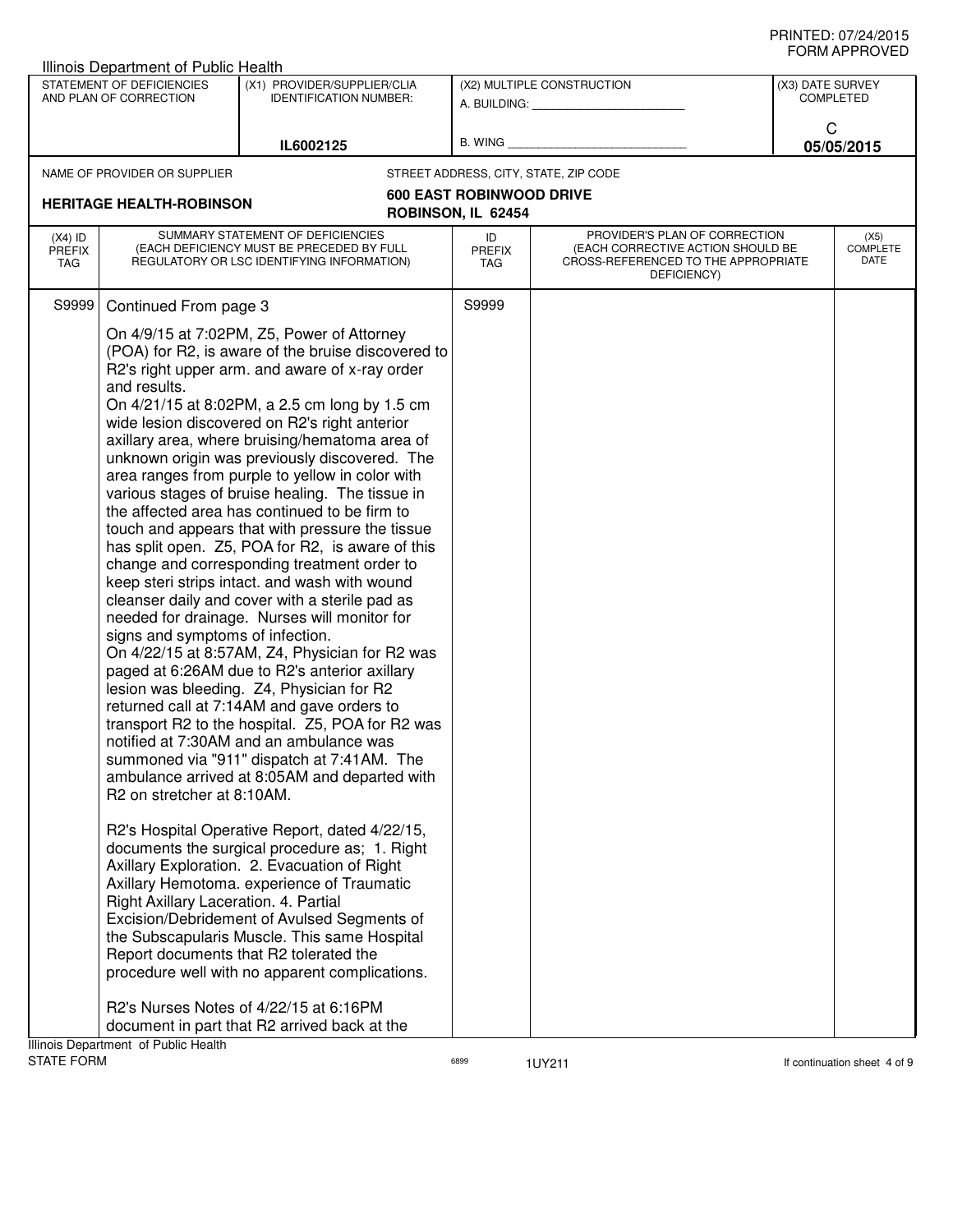|                                   | <b>Illinois Department of Public Health</b>                                  |                                                                                                                                                                                                                                                                                                                                                                                                                                                                                                                                                                                                                                                                                                                                                                                                                                                                                                                                                                                                                                        |                                                       |                                                                                                                          |                  |                                 |
|-----------------------------------|------------------------------------------------------------------------------|----------------------------------------------------------------------------------------------------------------------------------------------------------------------------------------------------------------------------------------------------------------------------------------------------------------------------------------------------------------------------------------------------------------------------------------------------------------------------------------------------------------------------------------------------------------------------------------------------------------------------------------------------------------------------------------------------------------------------------------------------------------------------------------------------------------------------------------------------------------------------------------------------------------------------------------------------------------------------------------------------------------------------------------|-------------------------------------------------------|--------------------------------------------------------------------------------------------------------------------------|------------------|---------------------------------|
|                                   | STATEMENT OF DEFICIENCIES<br>AND PLAN OF CORRECTION                          | (X1) PROVIDER/SUPPLIER/CLIA<br><b>IDENTIFICATION NUMBER:</b>                                                                                                                                                                                                                                                                                                                                                                                                                                                                                                                                                                                                                                                                                                                                                                                                                                                                                                                                                                           |                                                       | (X2) MULTIPLE CONSTRUCTION<br>A. BUILDING: A. BUILDING:                                                                  | (X3) DATE SURVEY | <b>COMPLETED</b>                |
|                                   |                                                                              | IL6002125                                                                                                                                                                                                                                                                                                                                                                                                                                                                                                                                                                                                                                                                                                                                                                                                                                                                                                                                                                                                                              | B. WING                                               |                                                                                                                          | C                | 05/05/2015                      |
|                                   | NAME OF PROVIDER OR SUPPLIER                                                 |                                                                                                                                                                                                                                                                                                                                                                                                                                                                                                                                                                                                                                                                                                                                                                                                                                                                                                                                                                                                                                        |                                                       | STREET ADDRESS, CITY, STATE, ZIP CODE                                                                                    |                  |                                 |
|                                   | <b>HERITAGE HEALTH-ROBINSON</b>                                              |                                                                                                                                                                                                                                                                                                                                                                                                                                                                                                                                                                                                                                                                                                                                                                                                                                                                                                                                                                                                                                        | <b>600 EAST ROBINWOOD DRIVE</b><br>ROBINSON, IL 62454 |                                                                                                                          |                  |                                 |
| $(X4)$ ID<br><b>PREFIX</b><br>TAG |                                                                              | SUMMARY STATEMENT OF DEFICIENCIES<br>(EACH DEFICIENCY MUST BE PRECEDED BY FULL<br>REGULATORY OR LSC IDENTIFYING INFORMATION)                                                                                                                                                                                                                                                                                                                                                                                                                                                                                                                                                                                                                                                                                                                                                                                                                                                                                                           | ID<br><b>PREFIX</b><br>TAG                            | PROVIDER'S PLAN OF CORRECTION<br>(EACH CORRECTIVE ACTION SHOULD BE<br>CROSS-REFERENCED TO THE APPROPRIATE<br>DEFICIENCY) |                  | (X5)<br><b>COMPLETE</b><br>DATE |
| S9999                             | Continued From page 4                                                        |                                                                                                                                                                                                                                                                                                                                                                                                                                                                                                                                                                                                                                                                                                                                                                                                                                                                                                                                                                                                                                        | S9999                                                 |                                                                                                                          |                  |                                 |
|                                   | and intact with no drainage.                                                 | facility at 4:30PM via ambulance with a 4 by 4<br>dressing in place and the dressing is dry, clean                                                                                                                                                                                                                                                                                                                                                                                                                                                                                                                                                                                                                                                                                                                                                                                                                                                                                                                                     |                                                       |                                                                                                                          |                  |                                 |
|                                   | it was torn.                                                                 | On 4/30/15 at 12:40PM, Z3, Surgeon for R2,<br>stated that he could not say what caused R2's<br>injury but that is was a bruise that turned into a<br>hematoma. Z3 went on to say that it is possible,<br>in the length of time from 4/8/15 to 4/21/15, for<br>the injury/bruise to advance as it did. Z3 said he<br>looked at the muscle in surgery and then saw that                                                                                                                                                                                                                                                                                                                                                                                                                                                                                                                                                                                                                                                                  |                                                       |                                                                                                                          |                  |                                 |
|                                   | On 4/30/15 at 2:45PM, E8, Registered<br>of 4/9/15.<br>transfers as follows:  | Nurse/Restorative Aide (RN/RA) stated that she<br>does the facility's investigations of injuries of<br>unknown origin regarding bruises and falls. E8,<br>RN/RA went on to say that she saw R2's bruise<br>for the first time on 4/9/15 in the early afternoon<br>along with E2, Director of Nursing (DON), E5,<br>Licensed Practical Nurse (LPN), and E11,<br>Registered Nurse (RN). E8, RN/RA continued to<br>say that R2's bruise at that time was purple and<br>covered an area from R2's right shoulder to her<br>right upper arm, that R2 also had a swollen area<br>to her right axillary region and also had a purple,<br>"linear bruise, approximately the width of a gait<br>belt on the right side of her torso, on her ribs".<br>E8, RN/RA went on to say that she was<br>concerned about R2's bruises and the swollen<br>area and started her investigation in the afternoon<br>R2's Occurrence Report, dated 4/8/15,<br>documents the investigative interviews regarding<br>On 4/9/15 at 3:00PM, E7, CNA stated that she |                                                       |                                                                                                                          |                  |                                 |
|                                   | lifting some weight under R2's arms.<br>Illinois Department of Public Health | had transferred R2 with 2 assist, gait belt and                                                                                                                                                                                                                                                                                                                                                                                                                                                                                                                                                                                                                                                                                                                                                                                                                                                                                                                                                                                        |                                                       |                                                                                                                          |                  |                                 |
|                                   |                                                                              |                                                                                                                                                                                                                                                                                                                                                                                                                                                                                                                                                                                                                                                                                                                                                                                                                                                                                                                                                                                                                                        |                                                       |                                                                                                                          |                  |                                 |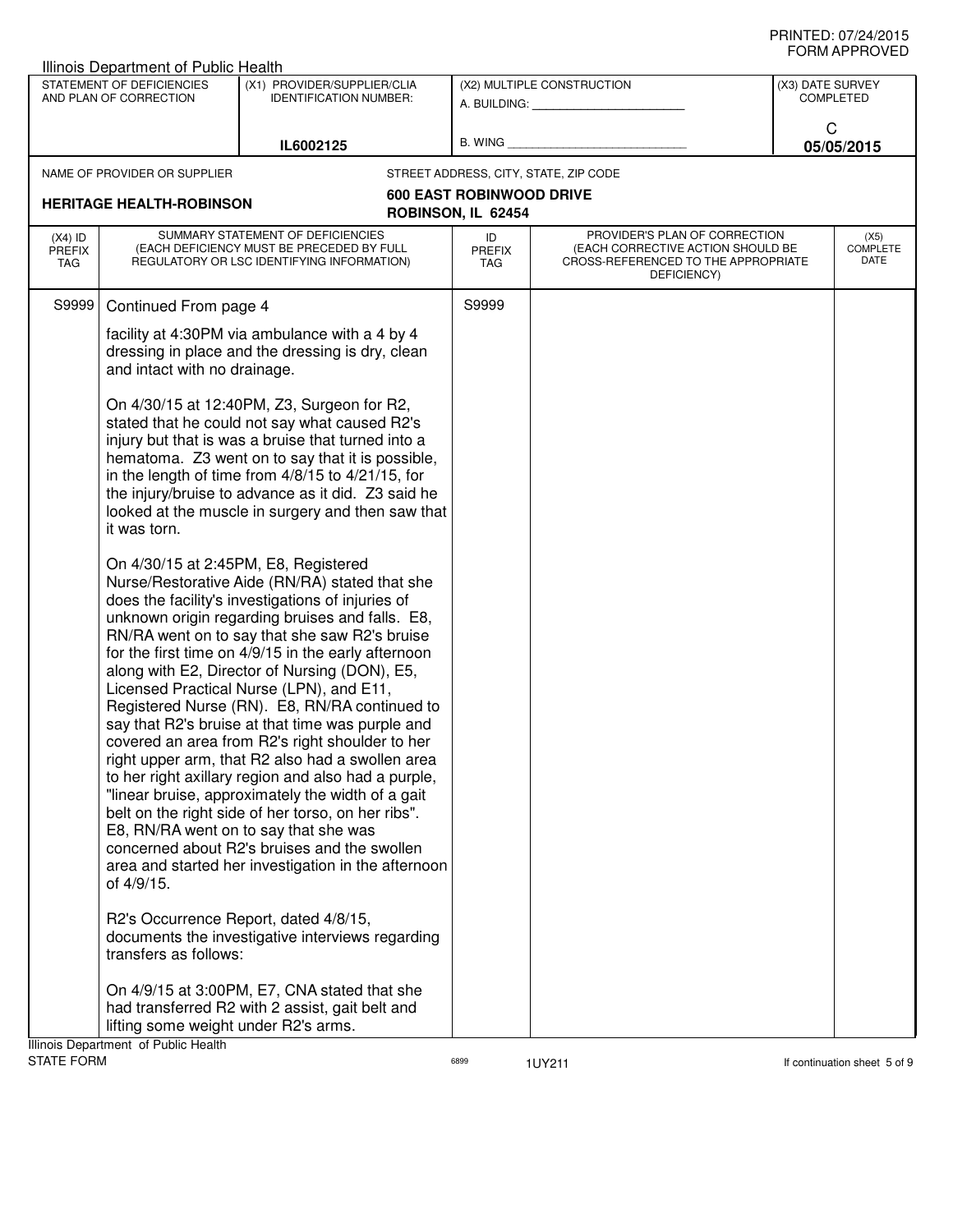|                                   | Illinois Department of Public Health                                                                                 |                                                                                                                                                                                                                                                                                                                                                                                                                                                                                                                                                                                                                                                                                                                                                                                                                                                                                                                                                                                                                                                                                                                                               |                             |                                                                                                                          |                  |                                 |
|-----------------------------------|----------------------------------------------------------------------------------------------------------------------|-----------------------------------------------------------------------------------------------------------------------------------------------------------------------------------------------------------------------------------------------------------------------------------------------------------------------------------------------------------------------------------------------------------------------------------------------------------------------------------------------------------------------------------------------------------------------------------------------------------------------------------------------------------------------------------------------------------------------------------------------------------------------------------------------------------------------------------------------------------------------------------------------------------------------------------------------------------------------------------------------------------------------------------------------------------------------------------------------------------------------------------------------|-----------------------------|--------------------------------------------------------------------------------------------------------------------------|------------------|---------------------------------|
|                                   | STATEMENT OF DEFICIENCIES<br>AND PLAN OF CORRECTION                                                                  | (X1) PROVIDER/SUPPLIER/CLIA<br><b>IDENTIFICATION NUMBER:</b>                                                                                                                                                                                                                                                                                                                                                                                                                                                                                                                                                                                                                                                                                                                                                                                                                                                                                                                                                                                                                                                                                  |                             | (X2) MULTIPLE CONSTRUCTION<br>A. BUILDING: A. BUILDING:                                                                  | (X3) DATE SURVEY | <b>COMPLETED</b>                |
|                                   |                                                                                                                      | IL6002125                                                                                                                                                                                                                                                                                                                                                                                                                                                                                                                                                                                                                                                                                                                                                                                                                                                                                                                                                                                                                                                                                                                                     | B. WING                     |                                                                                                                          | C                | 05/05/2015                      |
|                                   | NAME OF PROVIDER OR SUPPLIER                                                                                         |                                                                                                                                                                                                                                                                                                                                                                                                                                                                                                                                                                                                                                                                                                                                                                                                                                                                                                                                                                                                                                                                                                                                               |                             | STREET ADDRESS, CITY, STATE, ZIP CODE                                                                                    |                  |                                 |
| <b>HERITAGE HEALTH-ROBINSON</b>   |                                                                                                                      | <b>600 EAST ROBINWOOD DRIVE</b><br>ROBINSON, IL 62454                                                                                                                                                                                                                                                                                                                                                                                                                                                                                                                                                                                                                                                                                                                                                                                                                                                                                                                                                                                                                                                                                         |                             |                                                                                                                          |                  |                                 |
| $(X4)$ ID<br>PREFIX<br><b>TAG</b> |                                                                                                                      | SUMMARY STATEMENT OF DEFICIENCIES<br>(EACH DEFICIENCY MUST BE PRECEDED BY FULL<br>REGULATORY OR LSC IDENTIFYING INFORMATION)                                                                                                                                                                                                                                                                                                                                                                                                                                                                                                                                                                                                                                                                                                                                                                                                                                                                                                                                                                                                                  | ID<br><b>PREFIX</b><br>TAG. | PROVIDER'S PLAN OF CORRECTION<br>(EACH CORRECTIVE ACTION SHOULD BE<br>CROSS-REFERENCED TO THE APPROPRIATE<br>DEFICIENCY) |                  | (X5)<br><b>COMPLETE</b><br>DATE |
| S9999                             | Continued From page 5                                                                                                |                                                                                                                                                                                                                                                                                                                                                                                                                                                                                                                                                                                                                                                                                                                                                                                                                                                                                                                                                                                                                                                                                                                                               | S9999                       |                                                                                                                          |                  |                                 |
|                                   | under R2's arms.<br>that R2 is not easy to transfer.<br>R2's arms.<br>bruise being noted:<br>assist and a gait belt. | On 4/9/15 at 3:10PM, E19, CNA stated the she<br>has two assisted R2 with E6, CNA and that they<br>are not always able to use a gait belt because R2<br>becomes combative during transfers so they lift<br>On 4/9/15 at 3:20PM, E20, CNA stated that she<br>transfers R2 with 2 assist and a gait belt but that<br>they do lift some weight under her arms.<br>On 4/9/15 at 3:25PM, E21, CNA stated that she<br>uses 2 assist for transfers and no gait belt and<br>On 4/9/15 at 3:35PM, E18, CNA stated that she<br>uses 2 assist and no gait belt because it is hard<br>to get on and that she lifts some weight under<br>The facility's April 2015 Schedule was reviewed<br>and the following staff were interviewed by this<br>surveyor. These staff were caring for R2 at<br>sometime during the three days prior to her<br>On 4/30/15 at 9:55AM, E6, CNA stated that R2<br>can get combative and that he transfers R2 with 1<br>On 5/4/15 at 1:30PM, E7, CNA stated that if she<br>transferred R2 by herself, she would lift R2 under<br>her arms. E7, CNA continued to say if she and<br>E17, CNA would transfer R2 together, then they |                             |                                                                                                                          |                  |                                 |
|                                   | aggressive.                                                                                                          | would still lift R2 under her arms. E7, CNA went<br>on to say that she knew she was not supposed to<br>transfer R2 that way but it was easier because R2<br>was so tiny and R2 would put her feet on the floor<br>and pivot. E7, CNA also said that R2 could get                                                                                                                                                                                                                                                                                                                                                                                                                                                                                                                                                                                                                                                                                                                                                                                                                                                                              |                             |                                                                                                                          |                  |                                 |

**Illinois Department of Public Health<br>STATE FORM** 

assets the matrix of the state of the state of the state of the state of the state of the state of the state of the state of the state of the state of the state of the state of the state of the state of the state of the st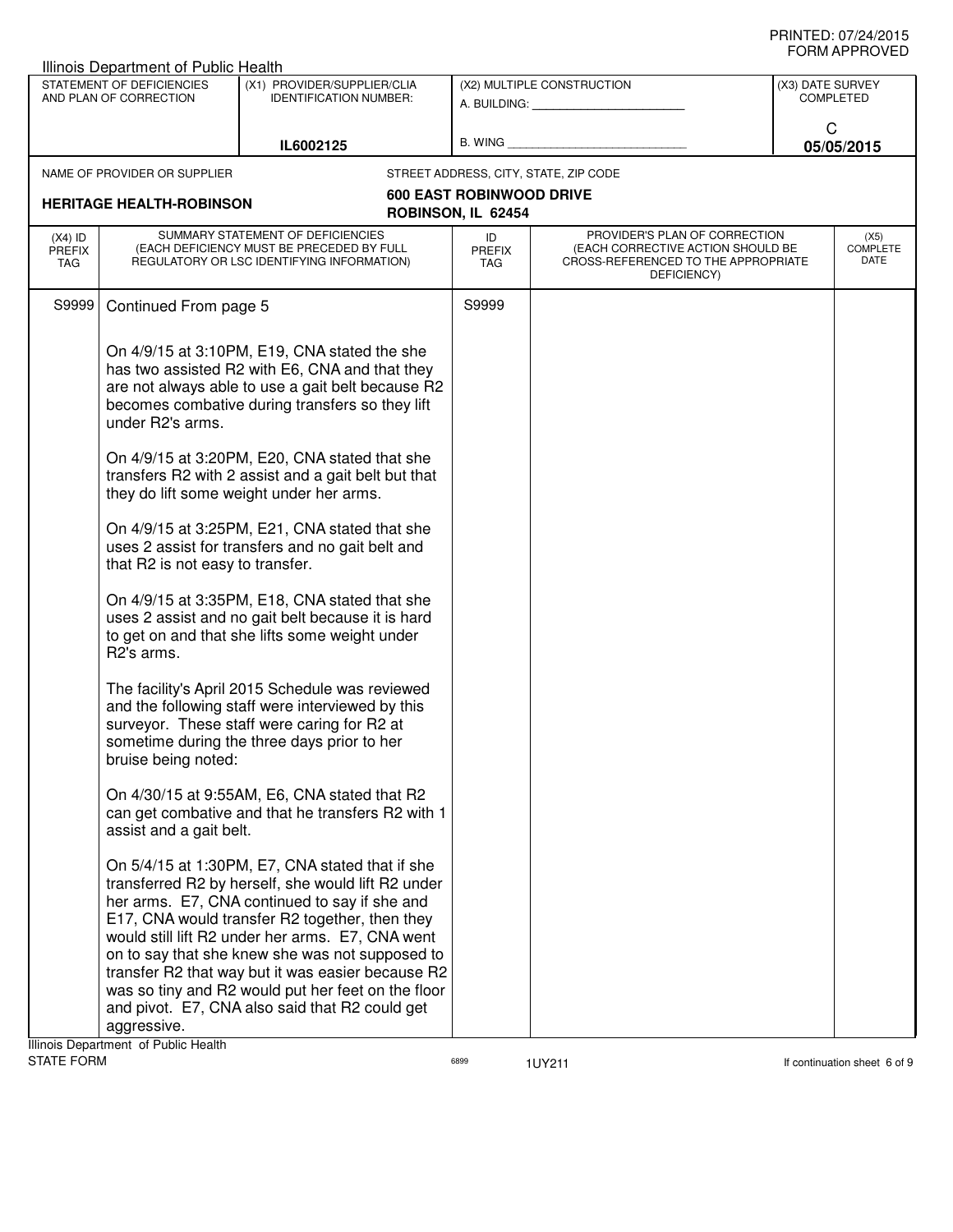|                                          | Illinois Department of Public Health                |                                                                                                                                                                                                                                                                                                                                                                                                                                                                                                                  |                            |                                                                                                                          |                                      |
|------------------------------------------|-----------------------------------------------------|------------------------------------------------------------------------------------------------------------------------------------------------------------------------------------------------------------------------------------------------------------------------------------------------------------------------------------------------------------------------------------------------------------------------------------------------------------------------------------------------------------------|----------------------------|--------------------------------------------------------------------------------------------------------------------------|--------------------------------------|
|                                          | STATEMENT OF DEFICIENCIES<br>AND PLAN OF CORRECTION | (X1) PROVIDER/SUPPLIER/CLIA<br><b>IDENTIFICATION NUMBER:</b>                                                                                                                                                                                                                                                                                                                                                                                                                                                     |                            | (X2) MULTIPLE CONSTRUCTION<br>A. BUILDING: A. BUILDING:                                                                  | (X3) DATE SURVEY<br><b>COMPLETED</b> |
|                                          |                                                     | IL6002125                                                                                                                                                                                                                                                                                                                                                                                                                                                                                                        | B. WING                    |                                                                                                                          | C<br>05/05/2015                      |
|                                          | NAME OF PROVIDER OR SUPPLIER                        |                                                                                                                                                                                                                                                                                                                                                                                                                                                                                                                  |                            | STREET ADDRESS, CITY, STATE, ZIP CODE                                                                                    |                                      |
| <b>HERITAGE HEALTH-ROBINSON</b>          |                                                     | <b>600 EAST ROBINWOOD DRIVE</b>                                                                                                                                                                                                                                                                                                                                                                                                                                                                                  |                            |                                                                                                                          |                                      |
|                                          |                                                     |                                                                                                                                                                                                                                                                                                                                                                                                                                                                                                                  | ROBINSON, IL 62454         |                                                                                                                          |                                      |
| $(X4)$ ID<br><b>PREFIX</b><br><b>TAG</b> |                                                     | SUMMARY STATEMENT OF DEFICIENCIES<br>(EACH DEFICIENCY MUST BE PRECEDED BY FULL<br>REGULATORY OR LSC IDENTIFYING INFORMATION)                                                                                                                                                                                                                                                                                                                                                                                     | ID<br><b>PREFIX</b><br>TAG | PROVIDER'S PLAN OF CORRECTION<br>(EACH CORRECTIVE ACTION SHOULD BE<br>CROSS-REFERENCED TO THE APPROPRIATE<br>DEFICIENCY) | (X5)<br><b>COMPLETE</b><br>DATE      |
| S9999                                    | Continued From page 6                               |                                                                                                                                                                                                                                                                                                                                                                                                                                                                                                                  | S9999                      |                                                                                                                          |                                      |
|                                          | would hit, punch and bite.                          | On 5/1/15 at 4:40PM, E14, CNA stated that she<br>would transfer R2 by putting her arms around<br>R2's waist and pivoting her to her wheelchair.<br>On 4/30/15 at 5:00PM, E16, CNA stated that she<br>would transfer R2 with 2 assists and a gait belt<br>but that R2 would get combative when staff would<br>get her up out of bed. E16, CNA said that R2                                                                                                                                                        |                            |                                                                                                                          |                                      |
|                                          |                                                     | On 4/30/15 at 10:20AM, E4, CNA stated that he<br>would transfer R2 with 1 assist and a gait belt.                                                                                                                                                                                                                                                                                                                                                                                                                |                            |                                                                                                                          |                                      |
|                                          |                                                     | E18 CNA, E7 CNA, E6 CNA and E19 CNA all<br>cared for R2 at sometime during the time frame<br>of 4/8/15 at 5:30AM, when R2's bruise was first<br>noted, to 4/9/15 in the afternoon, when R2's<br>transfer status was changed. All 4 of these CNAs<br>indicated in their interviews that they were not<br>adhering to R2's required transfer protocol.                                                                                                                                                             |                            |                                                                                                                          |                                      |
|                                          | any episodes of this behavior.                      | E6, E7 E19 and E16 all indicated in their<br>interviews that R2 would become aggressive at<br>times. R2 had behavior tracking for a target<br>behavior of reduced episodes of being combative<br>with staff. According to R2's April, 2015 behavior<br>tracking for this target behavior, R2 did not have                                                                                                                                                                                                        |                            |                                                                                                                          |                                      |
|                                          |                                                     | R2's 4/8/15 Occurrence Report documents a<br>follow up report written by E8, RN/RA which<br>documents in part: R2 is alert and oriented times<br>one. R2 is often combative with care and<br>depends on staff for all Activities of Daily Living<br>and mobility. Staff propels her in her wheelchair.<br>R2 is currently seeing occupational therapy for<br>left upper extremity contracture. Root cause<br>analysis; R2 received bruise from inappropriate<br>transfers. Interventions: R2 is now a mechanical |                            |                                                                                                                          |                                      |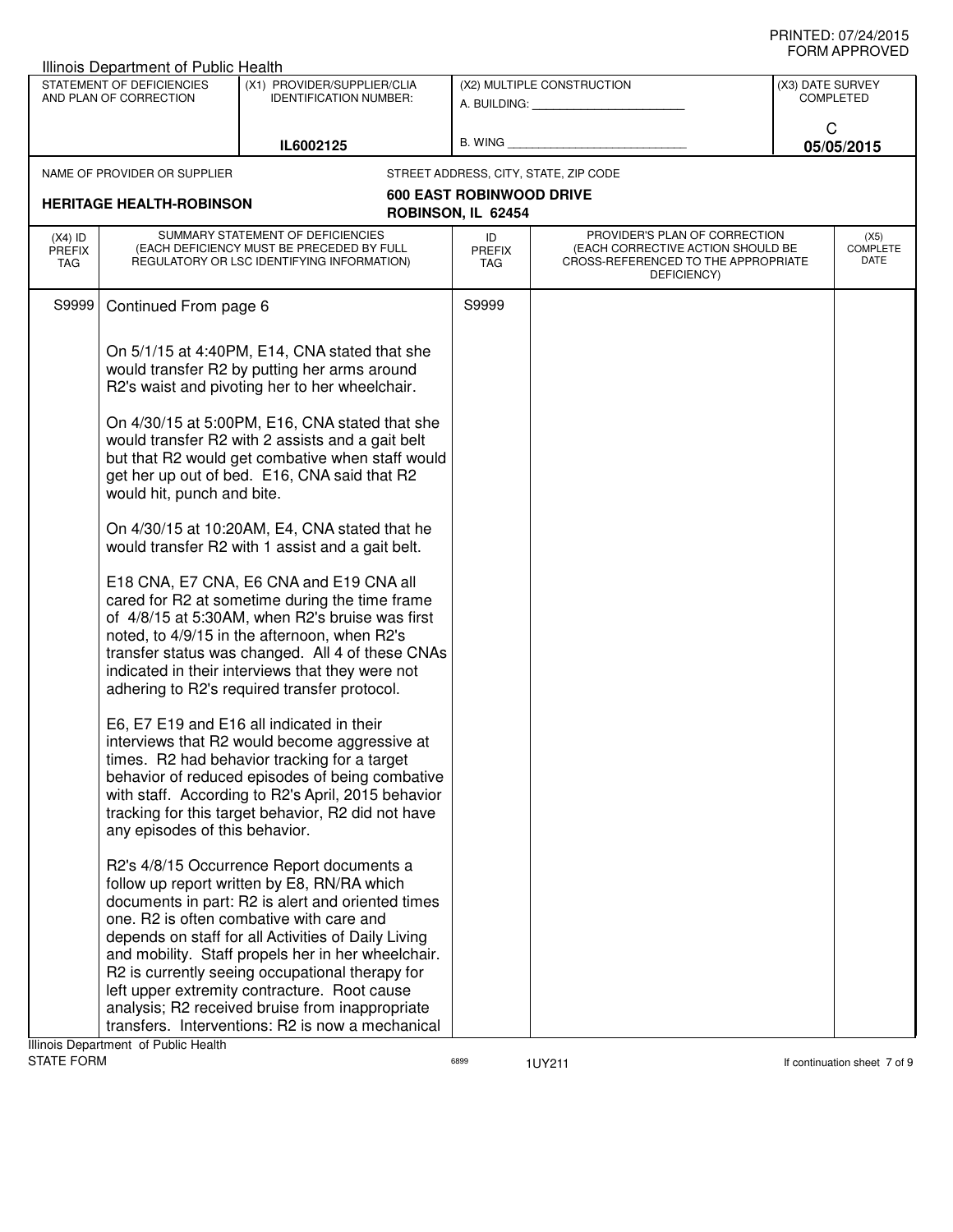|                                   | Illinois Department of Public Health                |                                                                                                                                                                                                                                                                                                                                                                     |                            |                                                                                                                          |                  |                                 |
|-----------------------------------|-----------------------------------------------------|---------------------------------------------------------------------------------------------------------------------------------------------------------------------------------------------------------------------------------------------------------------------------------------------------------------------------------------------------------------------|----------------------------|--------------------------------------------------------------------------------------------------------------------------|------------------|---------------------------------|
|                                   | STATEMENT OF DEFICIENCIES<br>AND PLAN OF CORRECTION | (X1) PROVIDER/SUPPLIER/CLIA<br><b>IDENTIFICATION NUMBER:</b>                                                                                                                                                                                                                                                                                                        |                            | (X2) MULTIPLE CONSTRUCTION                                                                                               | (X3) DATE SURVEY | <b>COMPLETED</b>                |
|                                   |                                                     | IL6002125                                                                                                                                                                                                                                                                                                                                                           | B. WING                    |                                                                                                                          | C                | 05/05/2015                      |
|                                   | NAME OF PROVIDER OR SUPPLIER                        |                                                                                                                                                                                                                                                                                                                                                                     |                            | STREET ADDRESS, CITY, STATE, ZIP CODE                                                                                    |                  |                                 |
| <b>HERITAGE HEALTH-ROBINSON</b>   |                                                     | <b>600 EAST ROBINWOOD DRIVE</b><br>ROBINSON, IL 62454                                                                                                                                                                                                                                                                                                               |                            |                                                                                                                          |                  |                                 |
| $(X4)$ ID<br><b>PREFIX</b><br>TAG |                                                     | SUMMARY STATEMENT OF DEFICIENCIES<br>(EACH DEFICIENCY MUST BE PRECEDED BY FULL<br>REGULATORY OR LSC IDENTIFYING INFORMATION)                                                                                                                                                                                                                                        | ID<br><b>PREFIX</b><br>TAG | PROVIDER'S PLAN OF CORRECTION<br>(EACH CORRECTIVE ACTION SHOULD BE<br>CROSS-REFERENCED TO THE APPROPRIATE<br>DEFICIENCY) |                  | (X5)<br><b>COMPLETE</b><br>DATE |
| S9999                             | Continued From page 7                               |                                                                                                                                                                                                                                                                                                                                                                     | S9999                      |                                                                                                                          |                  |                                 |
|                                   | inappropriate transfers.                            | lift for transfers, staff is to be inserviced on proper<br>transfer techniques, verbal warning is given for                                                                                                                                                                                                                                                         |                            |                                                                                                                          |                  |                                 |
|                                   | receives Aspirin 325 mg daily.                      | R2's April, 2015 Physician's Orders and<br>Medication Administration Records show that R2                                                                                                                                                                                                                                                                           |                            |                                                                                                                          |                  |                                 |
|                                   | transfer with 2 assist.                             | R2's Restorative Care Plan, with an initiated date<br>of 4/21/14 and a last review date of 1/22/15,<br>documents that R2 will transfer with a gait belt<br>and two assist by next review date of 4/22/15.<br>This Restorative Care Plan was discontinued on<br>4/9/15 when R2 was changed to a mechanical lift                                                      |                            |                                                                                                                          |                  |                                 |
|                                   | with two person assist.                             | R2's Minimum Data Set, dated 1/22/15,<br>documents under Section G Functional Status,<br>that R2's Transfer Status is Extensive Assistance                                                                                                                                                                                                                          |                            |                                                                                                                          |                  |                                 |
|                                   |                                                     | The facility's Resident Handling Policy "Limited<br>Lift", with a revised date of 11/22/11, states gait<br>belt usage is mandatory for all resident handling<br>with the exception of bed mobility and medical<br>contraindications. The gait belt will be considered<br>a part of the certified nursing assistant's uniform.                                       |                            |                                                                                                                          |                  |                                 |
|                                   | immediately written up."                            | A facility In-Service Attendance Sign In Sheet is<br>dated 4/10/15 documenting the topic as Transfers<br>and the content of the program as Proper Lifting<br>of Residents. On page 2 of this same form it is<br>written: "This is a facility wide verbal warning. If<br>you are observed improperly transferring<br>residents, this includes the lifts, you will be |                            |                                                                                                                          |                  |                                 |
|                                   | Illinois Department of Public Health                | On 4/29/15 at 3:30PM, R2 was lying in her bed<br>and had a light tan/yellow bruise to her right<br>forearm, a clean, dry dressing to her right axillary                                                                                                                                                                                                             |                            |                                                                                                                          |                  |                                 |